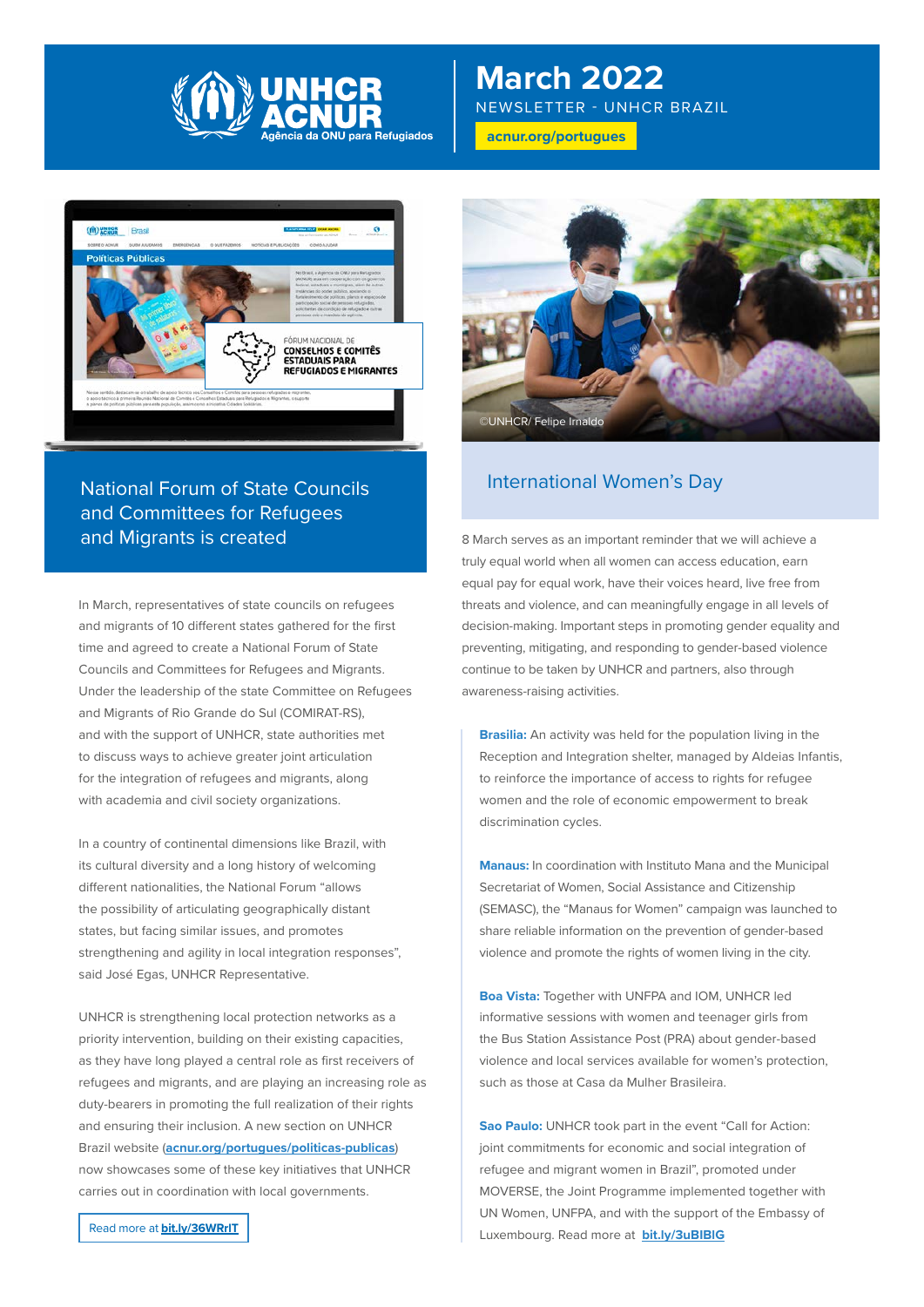

### Improved shelter response in Roraima

After technical and WASH assessments and following a three-month period of logistical coordination as well as community dialogues, the temporary shelters in Boa Vista were redesigned to allow improved reception conditions and a more cost-effective shelter management. Joint efforts by government authorities, with the support of UNHCR and partners, towards the shelter consolidation process resulted in Rondon 1, 2 and 4 shelters becoming a single accommodation space with a total capacity for 2,691 non-indigenous Venezuelans. In addition, the new ''Waraotuma a Tuaranoko'' shelter – a name collectively chosen by the indigenous communities meaning "resting place" in Warao – was set up to receive up to 1,550 indigenous refugees and migrants, who participated throughout the process with contributions on the design of culturally adapted spaces in the shelter.



### São Paulo se une em forçatarefa para documentação

Different organizations have joined efforts to support Brazilians, refugees, and migrants in street-like situation at Praça da Sé, in São Paulo. The activity was organized by the Regional Federal Court of the 3<sup>rd</sup> Region with the support of UNHCR, Caritas São Paulo, Brazilian Red Cross, IOM, CIC do Imigrante and other civil society organizations that provide services such as health care and documentation support and legal assistance. In parallel, the second phase of Operation Horizon, a taskforce on documentation organized by the Federal Police, will begin in April and will also include the provision of asylum claims and residence permits for Afghans and Ukrainians. The first phase, between January and March, ensured access to documentation for 970 people.



### UNHCR and Acadêmicos do Salgueiro #WithRefugees

One of the most popular samba schools and nine-time champion of Rio's Carnival Parade, G.R.E.S. Salgueiro and UNHCR signed a Memorandum of Understanding aiming at raising awareness, promoting a more welcoming and inclusive society, and contributing to raise opportunities for refugee integration. Twenty refugees are training to participate in the school's parade on 22 April, which this year will celebrate the resilience of the Afro-descendant population in Brazil

Read more at **[bit.ly/3x5a1mN](http://bit.ly/3x5a1mN)**



### UNHCR Brazil Representative on mission to the southeast

In a 3-day mission to Rio de Janeiro, UNHCR Representative, José Egas, discussed planned actions for 2022 and the local protection situation of refugees and migrants in a meeting with University of Rio de Janeiro (UERJ), Federal Fluminense University (UFF) and PUC-Rio, which are part of the *Sérgio Vieira de Mello Academic Chair (CSVM)*. The Representative also discussed potential partnership opportunities between the Social Service of Commerce (Sesc) and UNHCR. Finally, the Representative visited the newly created ''Núcleo de Migrantes e Refugiados Moïse Kabagambe'', a center which works inside the city's Human Rights House and provides legal assistance and psychological care to the refugee and migrant population.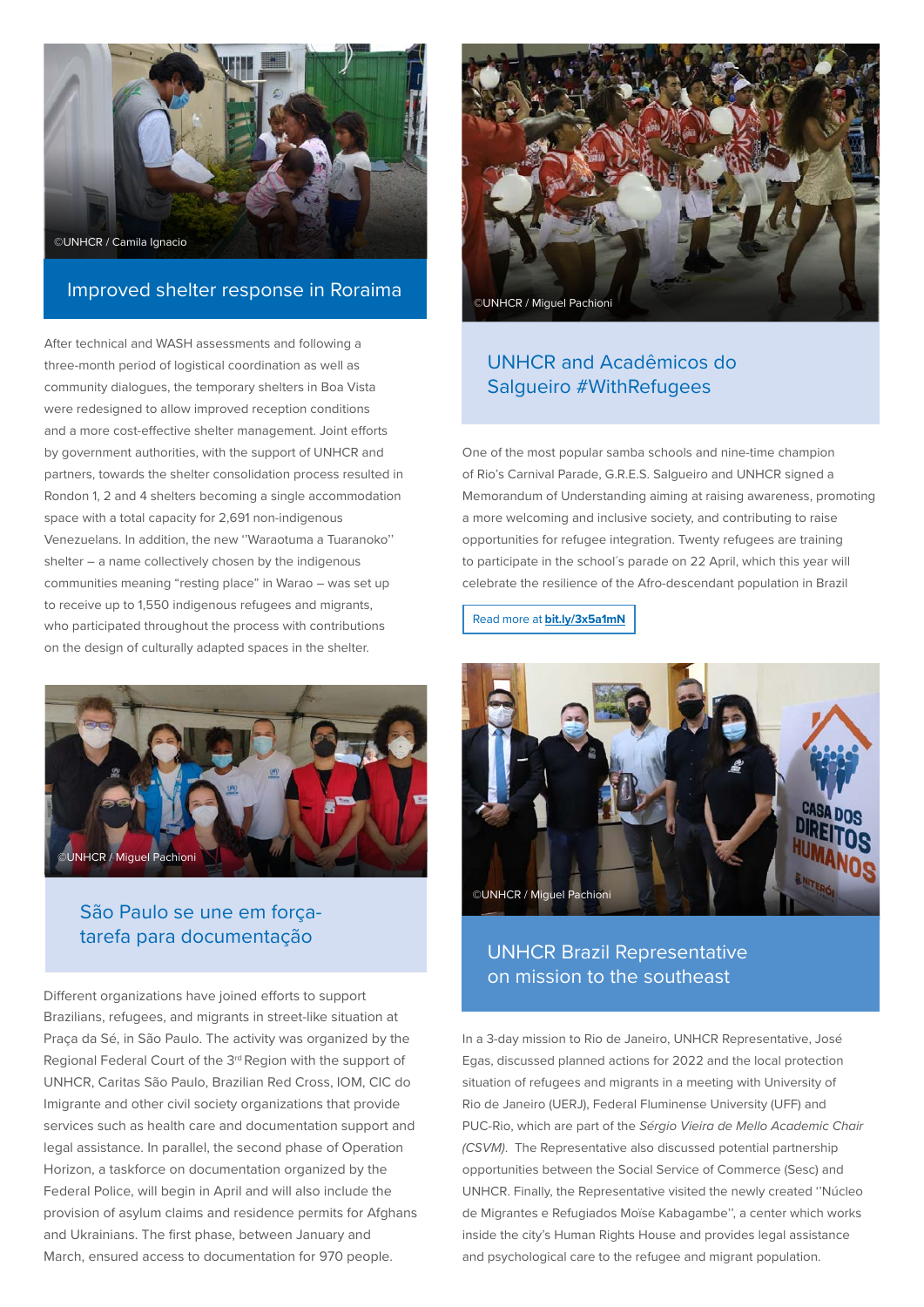#### **HIGHLIGHTS**

#### New *Casa Lar* opened

The municipality of Boa Vista opened a new Casa Lar, an alternative model of institutional sheltering for vulnerable children and adolescents, which will receive ten unaccompanied Venezuelan children currently living in Operation Welcome shelters.

#### World Water Day

To celebrate World Water Day, on 22 March, UNHCR promoted activities in different sites. In Boa Vista, the team in the UNHCR Sustainability Center promoted debates on environmental care, water cycle and disease prevention. In Manaus, focus group discussions introduced refugees to the Sustainable Development Goals (SDGs).

#### R4V new dashboard available

UNHCR, IOM and the Ministry of Citizenship officially launched an interactive dashboard (**[bit.ly/3uZnpY7](http://bit.ly/3uZnpY7)**) that presents the number of Venezuelan refugees and migrants registered in the Social Assistance programs available in Brazil, such as CADÚnico, Auxílio Brasil and Benefício de Prestação Continuada (BPC).

#### MOVERSE visit to CRAI

The Embassy of Luxembourg, together with UNHCR, UN Women, UNFPA and the Coordinator of Policies for Immigrants of the Municipality of São Paulo visited CRAI ''Oriana Jara'', which offers specialized and multilingual support for refugees and migrants. Read more at **[bit.ly/3IKCu3y](http://bit.ly/3IKCu3y)** 

<mark>(@) UNHC</mark>

### UNHCR Brazil enhances information on refugee rights

To better support Afghan nationals arriving in Brazil, UNHCR has translated to Pashtun and Dari important information

materials produced together with the Ministry of Justice and CONARE. The same initiative is being taken to support Ukrainians arriving in the country.

UNHCR and Spain for UNHCR launch a new partnership with FC Barcelona and the FC Barcelona Foundation

The 4-year partnership aims at raising awareness on the situation of refugees and forcibly displaced people globally. On the next football season, UNHCR logo will be displayed on FC Barcelona jerseys, below each player's number. The Foundation will also make a cash contribution per football season towards UNHCR projects. Read more at **[bit.ly/3x9OGss](http://bit.ly/3x9OGss)** 

#### UNHCR and CG-CONARE promote joint training sessions

"The refuge process in Brazil: protection and local integration" introduced the process of applying to asylum in Brazil and covered refugee-related concepts and support institutions to strengthen the local protection networks countrywide.

#### DASHBOARDS

- CONARE's Decisions **[bit.ly/2ZOne1w](http://bit.ly/2ZOne1w)**
- **Internal Relocation** Strategy **[bit.ly/3asTv3C](http://bit.ly/3asTv3C)**
- Shelters in Roraima **[bit.ly/3dcF6dT](http://bit.ly/3dcF6dT)**
- Cash-Based Interventions **[bit.ly/3jVTaLi](http://bit.ly/3jVTaLi)**
- 5W RMRP 2021 Implementation results **[bit.ly/3tMSkVH](http://bit.ly/3tMSkVH)**

### PUBLICATIONS

#### **[acnur.org/portugues/publicacoes/](http://acnur.org/portugues/publicacoes/)**

- CBI Post-Distribution Monitoring Report – December 2021 **[bit.ly/3jRD3yu](http://bit.ly/3jRD3yu)**
- Interiorization Report January February 2022 **[bit.ly/3rvB0nS](http://bit.ly/3rvB0nS)**